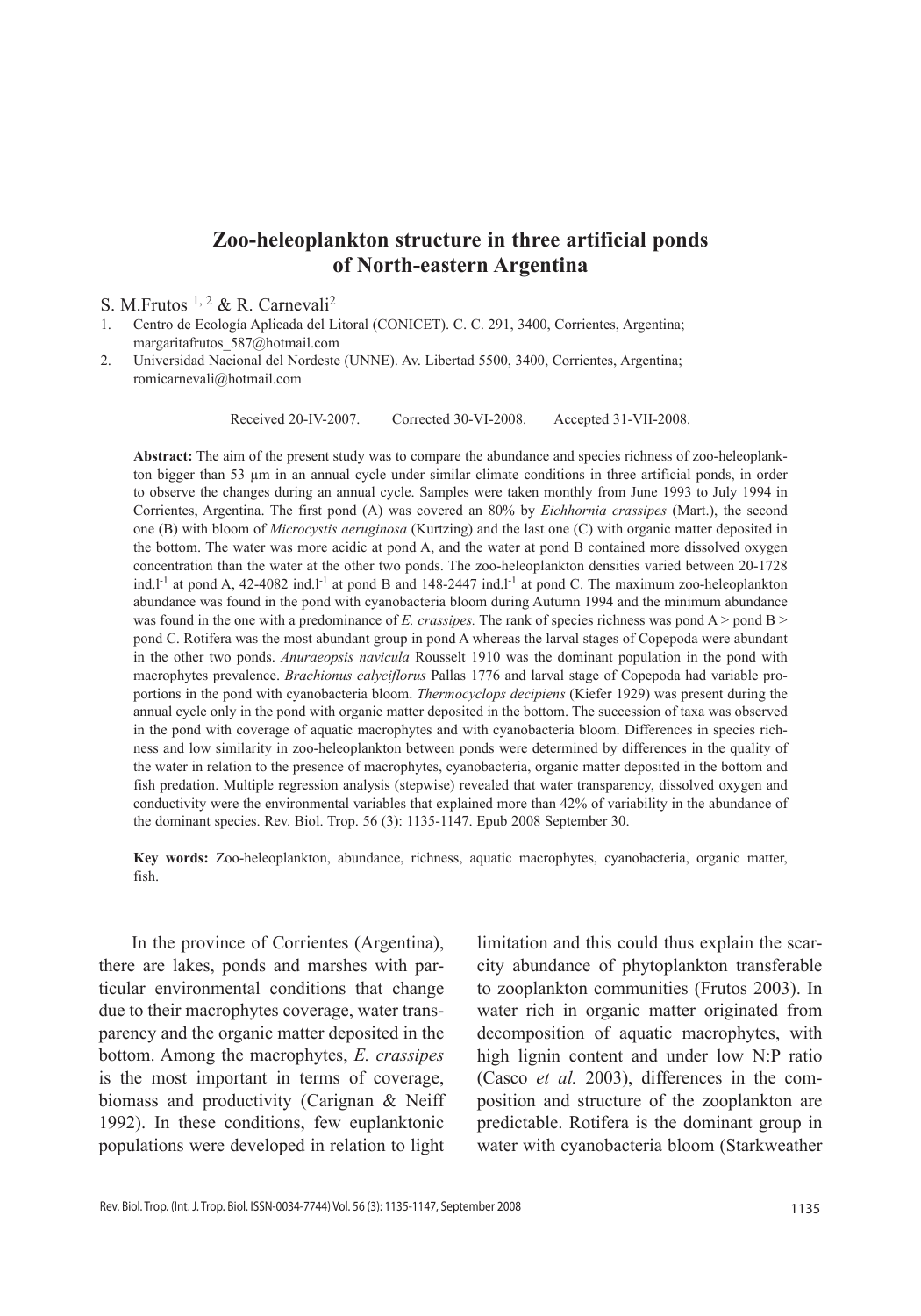& Kellar 1983, González de Infante 1988, Rocha *et al.* 2002, Frutos 1998, Poi de Neiff *et al*. 1999, Neiff *et al*. 2002, Pecorari *et al*. 2006). At present, seasonal comparisons of zoo-heleoplankton in the same climate but with different limnologic conditions have not been carried out in the Northeast of Argentina.

The aim of the present study was to compare abundance and species richness of zooheleoplankton bigger than 53  $\mu$ m in an annual cycle under similar climate conditions in three artificial ponds. The first one covered with *E. crassipes*, the second one with *M. aeruginosa* bloom and the third pond with organic matter deposited in the bottom.

### MATERIALS AND METHODS

The study was carried out in the Centro de Ecología Aplicada del Litoral (Corrientes, Argentina; 27°28' S; 58°44' W) in three openair artificial ponds (A, B and C), filled with water from different natural lakes and maintained by rain. The size of each artificial pond was 10 m length, 2 m width and 1.7 m depth. In pond A with aquatic macrophytes, two sampling areas were found, a vegetated area (A) covered an 80 % with *E. crassipes* and a free water area (A'). Pond B with bloom of *M. aeruginosa* and C, without macrophyte coverage, were characterized by having organic matter particles and dissolved matter of vegetal origin deposited in the bottom. The physical and chemical variables measured in the ponds were water transparency (Secchi disk), electrical conductivity (conductometer YSI M57), water temperature, dissolved oxygen (Oximeter potentiometer 330WTW) and pH (pH meter). Samples were taken monthly during an annual cycle from June 1993 to July 1994, having previously determined the minimum sampling area (8.5 liters, curve species-area) according to Modenutti & Balseiro (1995). Samples were filtered through a plankton net of 53 µm mesh size. They were preserved with a 4% formaldehyde solution. The vegetated area (A) was sampled in a hydrographic bottle (10 cm diameter and 1 m length) according to Boltovskoy (1981). In ponds B and C, without macrophytes, the samples were taken with a centrifugal pump. In addition to that, the capture of predator fish was carried out in each pond during May 1994. The count of zooplankters was carried out according to José de Paggi & Paggi (1995). The abundance of zoo-heleoplankton  $(ind.l<sup>-1</sup>)$  and species richness (number of species) were estimated. A nonparametric analysis of variance (Kruskal-Wallis test) with Dunn's multiple comparison post-test was used to test for significant differences between ponds. In pond A, species richness among the vegetated area and free water was compared using Mann-Whitney U-test (Sokal & Röhlf 1979). The similarity between zoo-heleoplankton communities among the three artificial ponds was determined according to Jaccard index (Sokal & Röhlf 1979), and it was expressed in percentages. The relationship between the most abundant populations and environmental variables (temperature, water transparency, pH, conductivity, dissolved oxygen) were estimated by multiple regressions analysis (stepwise), after normalization of the zoo-heleoplankton density data ( $log(x+1)$ ) and environmental variables. Statistical analysis was done using Stat Graphic Plus, version 5.1.

### RESULTS

In pond A, pH ranged between acidic to basic, electrical conductivity was higher than at the other two ponds and, dissolved oxygen concentration was variable with values next to zero (Table 1). In pond B, high concentrations of dissolved oxygen and basic pH were measured. In pond C, light permeability was low, dissolved oxygen concentration was variable and pH was basic. Electrical conductivity and dissolved oxygen had high significant differences among the three artificial ponds (Kruskal-Wallis; Table 2) and, water transparency and pH had less significant differences (Table 2).

Significant differences in the abundance and species richness were found among the artificial ponds (Table 2). In pond A, the abun-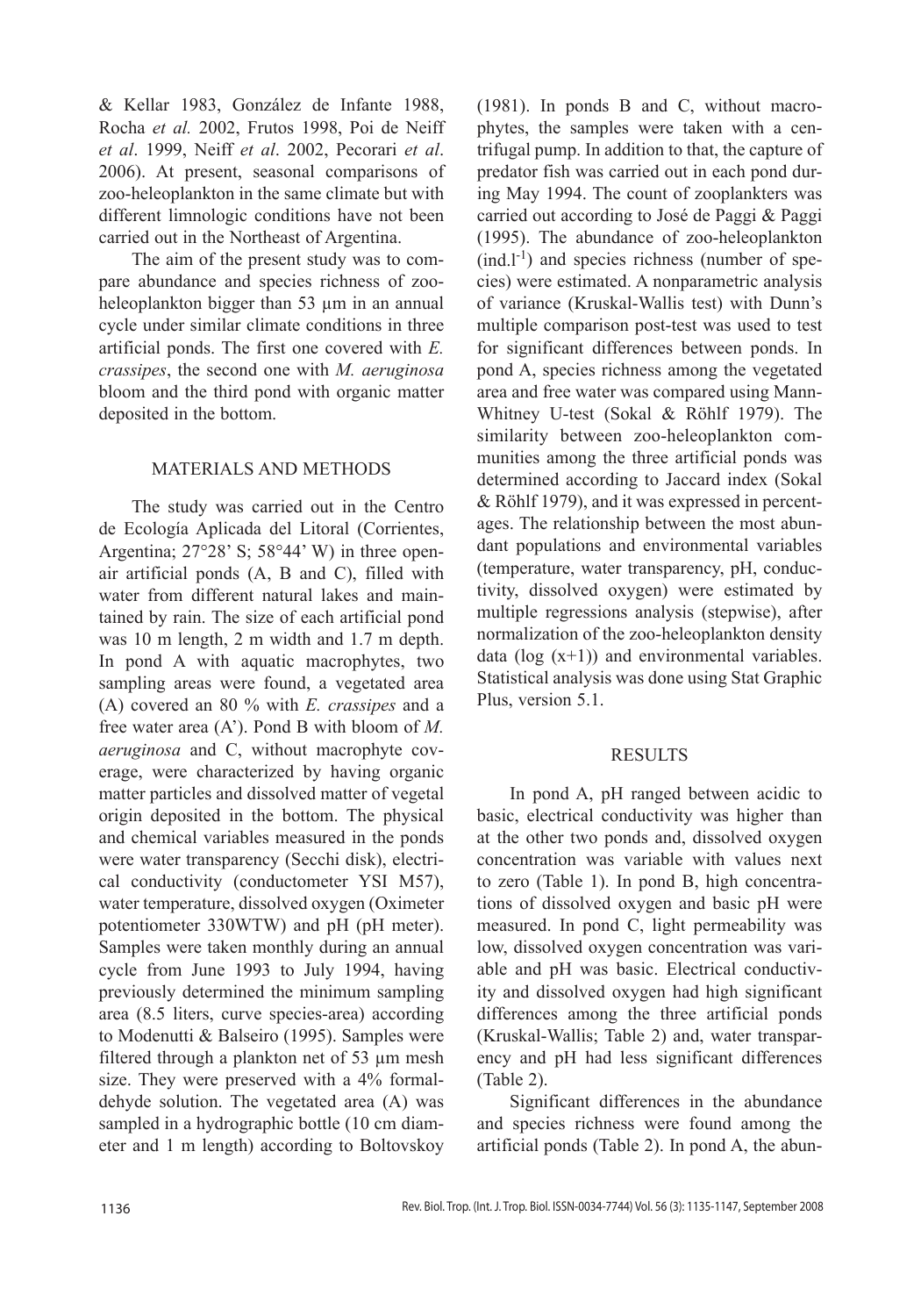| TABLE 1                                                       |  |  |  |  |
|---------------------------------------------------------------|--|--|--|--|
| Means and ranges of physical and chemicals variables of water |  |  |  |  |

| Ponds         | Statistics of<br>samples   | Water<br>temperature<br>$(^{\circ}C)$ | Transparency<br>(Secchi, m) | Dissolved<br>oxygen<br>$(mg.l^{-1})$ | pH                      | Conductivity<br>$(\mu S.cm^{-1})$ |
|---------------|----------------------------|---------------------------------------|-----------------------------|--------------------------------------|-------------------------|-----------------------------------|
| A             | X<br>(R)<br>$C.V.$ $(\% )$ | 22.7<br>$(11.5-30)$<br>26             | n.a.                        | 1.5<br>$(0.6-3.4)$<br>87             | 7.7<br>$(5.4-8.1)$<br>8 | 321<br>$(250-440)$<br>18          |
| $A^{\prime}$  | X                          | 22.3                                  | 1.39                        | 2.5                                  | 7.7                     | 324                               |
|               | (R)                        | $(12-30)$                             | $(0.64-1.8)$                | $(0.7-4)$                            | $(5.4 - 8.2)$           | $(190-440)$                       |
|               | $C.V.$ $(\%)$              | 26                                    | 72                          | 60                                   | 8.1                     | 19                                |
| B             | X                          | 22.5                                  | 0.67                        | 11.8                                 | 9.03                    | 116                               |
|               | (R)                        | $(12.3 - 31)$                         | $(0.43 - 1.15)$             | $(6.8 - 15.6)$                       | $(7.7-10.6)$            | $(100-140)$                       |
|               | $C.V.$ $(\%)$              | 25                                    | 31                          | 21                                   | 14                      | 10                                |
| $\mathcal{C}$ | X                          | 21.8                                  | 0.49                        | 8.88                                 | 9.02                    | 164                               |
|               | (R)                        | $(11-31)$                             | $(0.24 - 0.65)$             | $(6-12.6)$                           | $(8.6 - 9.67)$          | $(131-200)$                       |
|               | $C.V.$ $(\%)$              | 25                                    | 32                          | 31                                   | 5                       | 14                                |

A, B and C: artificial ponds. X: arithmetic mean, (R): variation range, C.V.: variation coefficient, n.a.: not available, n: data number in each pond (n=29).

#### TABLE 2

*Non-parametric analysis of variance (Kruskal-Wallis) and Dunn's comparison post test between environmental variables, zoo-heleoplankton density and species richness*

| Environmental variables of A, B, C ponds |                                                                            |  |  |
|------------------------------------------|----------------------------------------------------------------------------|--|--|
| Electrical conductivity                  | A and $B***p<.001$<br>A and $C^{***}$ p < .001<br>B and $C^{***}$ p < .001 |  |  |
| Dissolved oxygen                         | C and $B^*$ p< .05<br>C and $A***p<.001$<br>B and $A***p<.001$             |  |  |
| Water transparency (Secchi)              | A and $B^*$ p < .05<br>A and $C^{**}$ p < .01                              |  |  |
| pH                                       | A and $B^*$ p< .05                                                         |  |  |
| Zoo-heleoplankton                        |                                                                            |  |  |
| Abundance $(ind.l^{-1})$                 | A and $C^*$ p< .05                                                         |  |  |
| Species richness (species number)        | A' and $C^{***}$ p< .001<br>B and $C^{***}$ p< .001                        |  |  |

Statistical significance: \*\*\*high significative, \*\*significative, \*low significative.

dance (Fig. 1) increased in Spring 1993, in Summer and during the first days of Autumn 1994. Rotifera was the most abundant group in free water and larval stages of copepods were dominant in the vegetated area. Among the dominant taxa in the vegetated area with *E. crassipes*, Bdelloidea was present during all the study period, *Polyarthra* sp. was found in low abundance whereas *Mesocyclops meridianus* (Kiefer 1926) was frequent. High species richness (51 species) was registered in this area. *A. navicula* was abundant in free water in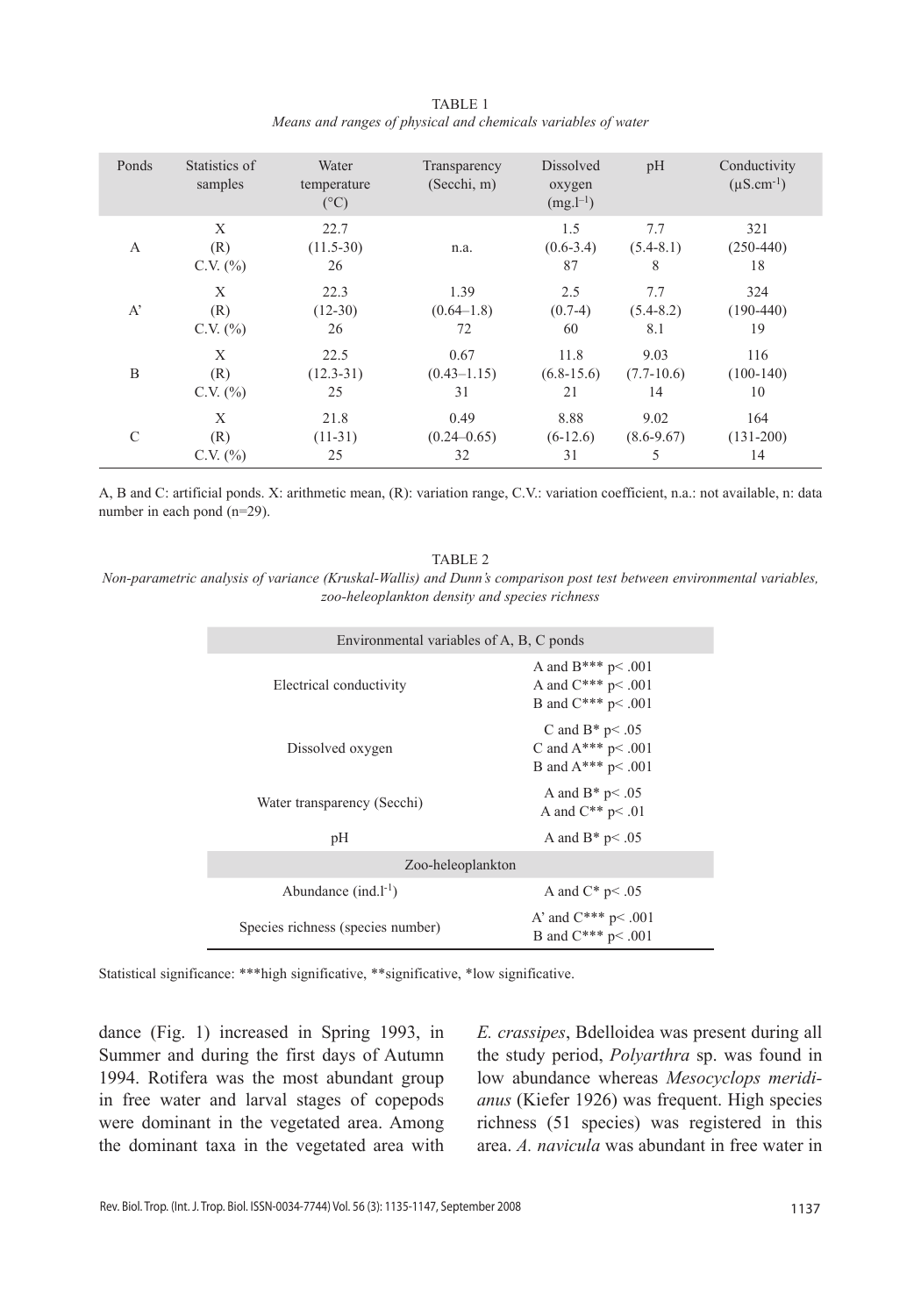coincidence with the presence of a zooplankter predator (*Asplanchna* sp.) and oxygen concentrations next to zero. *Filinia terminalis* (Plate 1886) and *F. saltator* (Gosse 1886) were subdominant in Summer 1994.

In pond B, high abundance  $(4082 \text{ ind.}1^{-1})$ was found in Autumn 1994 (Fig. 2). Copepoda, fundamentally represented in larval stages, was the most abundant group (Fig. 2). *B. calyciflorus* and copepods larval stages alternated their dominance, *Polyarthra* sp. and *Moina minuta*  (Hansen 1890) followed in abundance. The species richness was low  $(14 \text{ species})$ .

In pond C, low abundance was registered in Winter 1993-94 and November 1993, although it increased considerably in the Spring-Summer period of both years (Fig. 3). Copepoda was the most abundant group with high density of larval stages (Fig. 3). *T. decipiens* was the only population present. At the same time, other predators such as *Acarina* were also observed. In comparison with the other two ponds, lower species richness was found (4 species, Table 4). Stepwise multiple regression analysis revealed that water transparency and dissolved oxygen concentrations explained 49% of the



**□ ROTIFERA ■ CLADOCERA ■ COPEPODA** 

Fig. 1. Annual variation of zoo-heleoplankton abundance in pond A with *E. crassipes*.



Fig. 2. Annual variation of zoo-heleoplankton abundance in pond B with *M. aeruginosa*.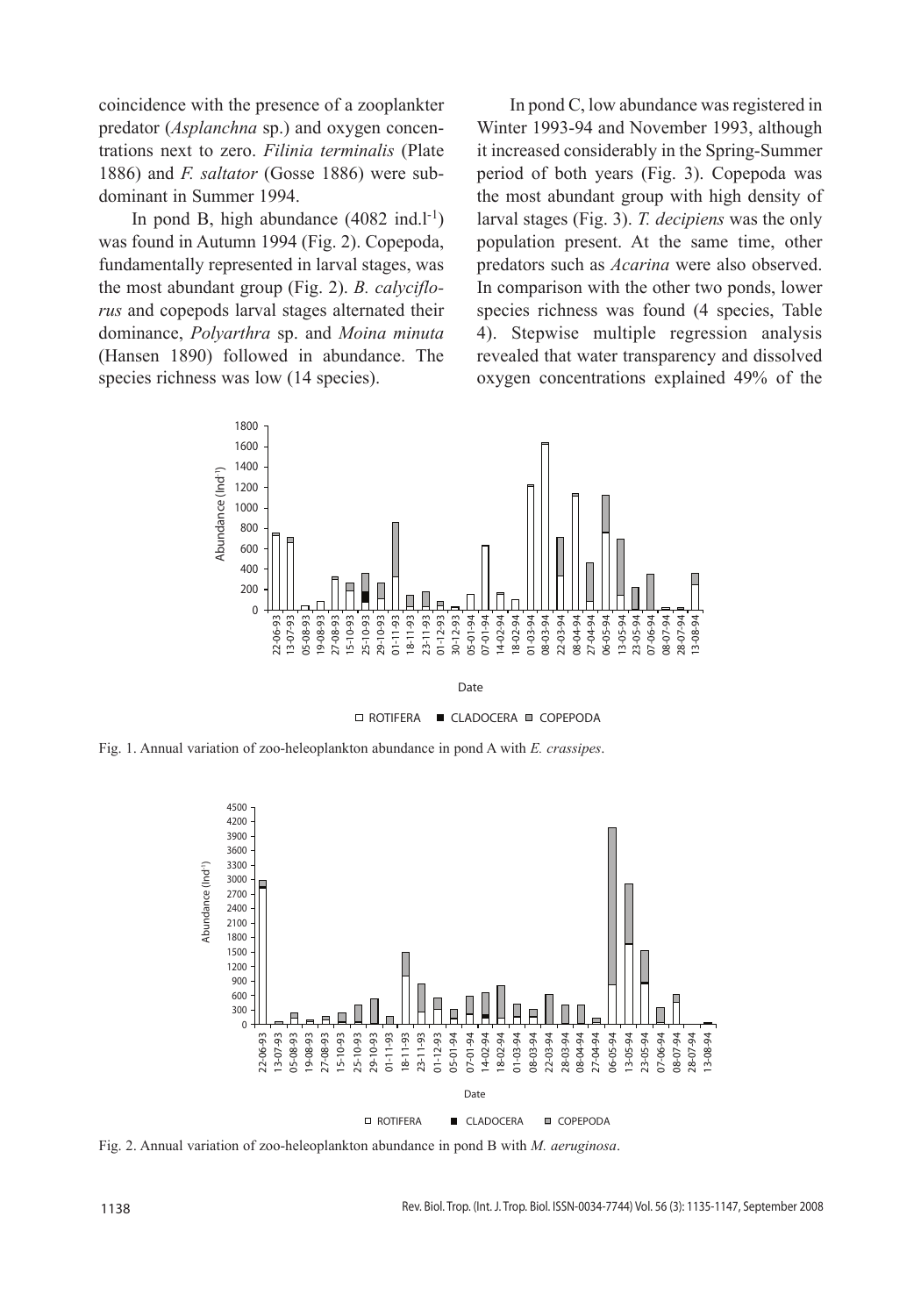

Fig. 3. Annual variation of zoo-heleoplankton abundance in pond C with organic matter deposited in the bottom.

TABLE 3 *Multiple regression analysis (stepwise) between most abundant population of zoo-heleoplankton and environmental variables*

| Environmental variables        | Estimate   | Standard error | $r^2$ ajusted $(\frac{9}{6})$ |
|--------------------------------|------------|----------------|-------------------------------|
| Anuraeopsis navicula           |            |                |                               |
| Constant                       | 0.618483   | 0.52176        | 0.00                          |
| Water transparency             | 3.5237     | 1.06356        | 42.15                         |
| Dissolved oxygen               | $-1.07881$ | 0.360933       | 49.44                         |
| <i>Brachionus calyciflorus</i> |            |                |                               |
| Constant                       | 6.741      | 1.39481        | 0.00                          |
| Water transparency             | $-2.7288$  | 1.32493        | 35.71                         |
| Conductivity                   | $-2.13937$ | 0.698731       | 39.29                         |
| Thermocyclops decipiens        |            |                |                               |
| Constant                       | 5.23978    | 1.08038        | 0.00                          |
| Water transparency             | $-4.68322$ | 1.02626        | 51.72                         |
| Conductivity                   | $-1.33$    | 0.541219       | 55.78                         |

variability in abundance of *A. navicula* (Table 3). Transparency and electrical conductivity of water explained 39% of variability in the abundance of *B. calyciflorus* and 56% of variability in the abundance of *T. decipiens.*

In the pond with *E. crassipes*, differences in abundance between the vegetated area and free water were found (M-W U-test = 134,  $p$  < .01), although **no significant differences of species richness** were found between the vegetated area and free water (M-W U-test =  $114$ , p= .13). Among Rotifera, Bdelloidea was the most abundant taxa in the vegetated area, whereas *A. navicula* was the most abundant in free water. *Polyarthra* sp. was frequent in artificial ponds A and B. Among Crustacea, *M. minuta* was frequent within Cladocera in the pond with cyanobacteria bloom and *M. meridianus* (Copepoda) was frequent in the floating macrophytes area. *T. decipiens* (Copepoda) was important in the pond with organic matter deposited in the bottom (Table 4).

The pattern of succession was observed in the pond with aquatic macrophytes where the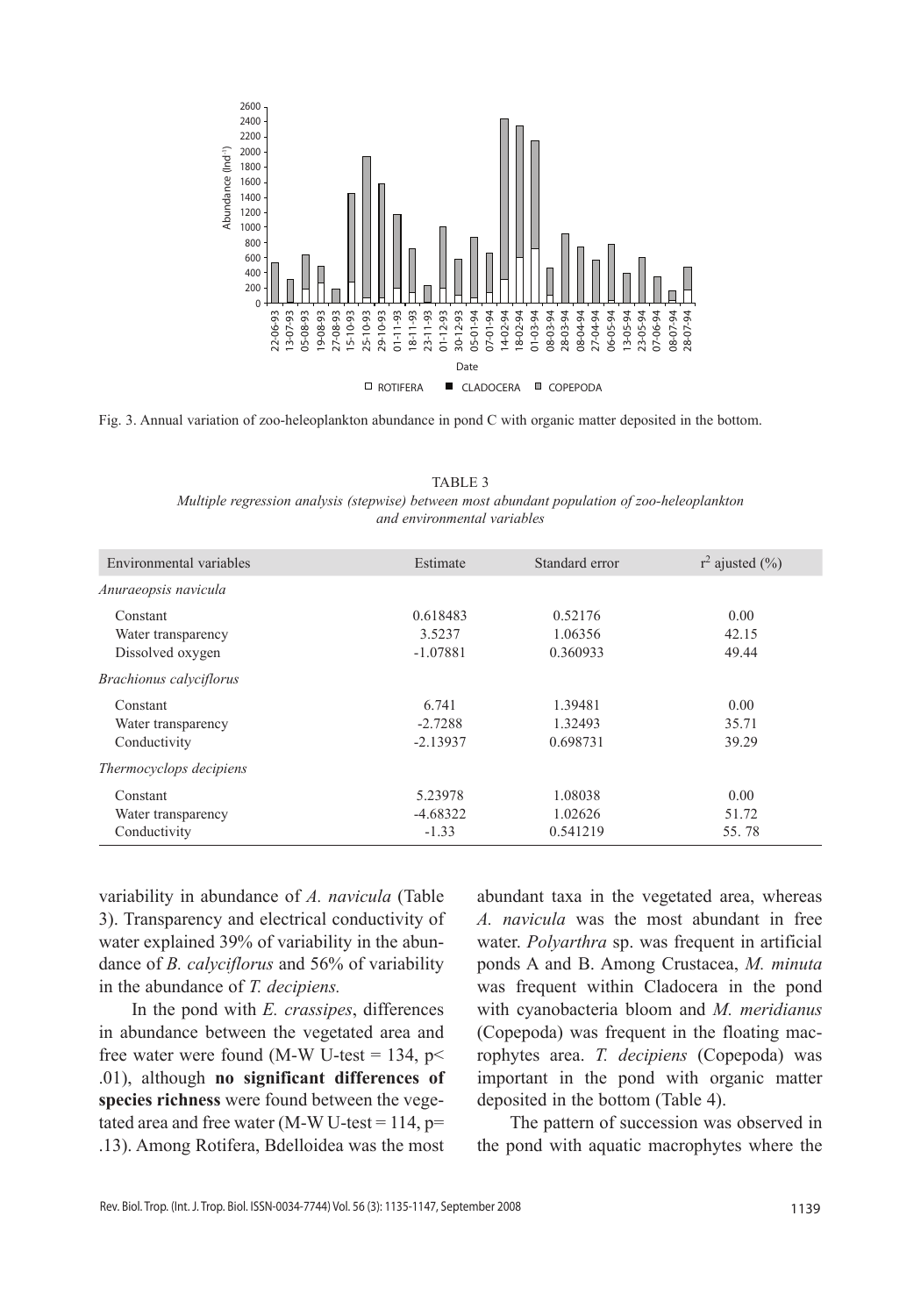| TABLE 4                                     |
|---------------------------------------------|
| The most frequent taxa of zoo-heleoplankton |

| Taxa / samples of ponds                   | $\mathbf{A}^{\prime}$ | A                      | B  | $\mathbf C$ |
|-------------------------------------------|-----------------------|------------------------|----|-------------|
|                                           | <b>ROTIFERA</b>       |                        |    |             |
| Bdelloidea                                | Х                     | <b>XXX</b>             |    |             |
| Anuraeopsis navicula Rousselt 1910        | $\mathbf X$           | Х                      | X  |             |
| Asplanchna sieboldi (Leydig 1854)         | Х                     | Х                      |    |             |
| Beauchampiella eudactylota (Gosse 1886)   |                       | XХ                     |    |             |
| Brachionus calyciflorus Pallas 1776       | Χ                     | X                      | XX | XX          |
| Brachionus dolabratus Harring 1915        |                       | Χ                      | Х  |             |
| Brachionus urceolaris (O. F. Müller 1773) |                       | Χ                      |    |             |
| Cephalodella sp.                          |                       | Χ                      |    |             |
| Cephalodella gibba (Ehrb. 1838)           |                       | Χ                      |    |             |
| Colurella sp.                             | Χ                     | X                      | Х  |             |
| Colurella oblonga oblonga Donner 1943     |                       | XХ                     |    |             |
| Colurella obtusa (Gosse 1886)             | X                     | X                      |    |             |
| Conochilus coenobasis Skorikov 1914       |                       | Χ                      |    |             |
| Dipleuchlanis propatula (Gosse 1886)      | Х                     | XX                     |    |             |
| Euchlanis sp.                             |                       | Χ                      |    |             |
| Filinia saltator (Gosse 1886)             | Χ                     | X                      | X  |             |
| F. terminalis (Plate 1886)                | Χ                     | X                      |    |             |
| Keratella cochlearis (Gosse 1851)         | Χ                     |                        |    |             |
| K. lenzi (Hauer 1953)                     | Х                     |                        |    |             |
| Lecane $(M)$ sp.                          | Χ                     | Χ                      |    |             |
| Lecane arcula (Harring 1914)              | Χ                     | Χ                      |    |             |
| Lecane cornuta (O. F. Müller 1786)        |                       | Х                      |    |             |
| L. curvicornis (Murray 1913)              | X                     | X                      |    |             |
| Lecane sp.                                |                       | Х                      |    |             |
| Lecane closterocerca (Schmarda 1859)      | Χ                     | Х                      |    |             |
| Lecane hamata (Stockes 1896)              | Χ                     |                        | X  |             |
| L. ludwigi (Eckstein 1883)                |                       | Χ                      |    |             |
| L. papuana (Murria 1913)                  | Χ                     | Χ                      |    |             |
| L.(M) quadridentata (Ehrb. 1832)          | Х                     | Х                      |    |             |
| L. stichaea Harring 1913                  | Х                     | X                      |    |             |
| Lepadella sp.                             | Х                     | X                      |    |             |
| Lepadella sp.1                            |                       | $\mathbf X$            |    |             |
| L. cf. donneri Koste 1972                 |                       | $\mathbf X$            |    |             |
| Monommata sp.                             |                       | X                      |    |             |
| Mytilina sp.                              | X                     | X                      |    |             |
| Mytilina crassipes (Lucks 1912)           | $\mathbf X$           | $\mathbf{X}\mathbf{X}$ |    |             |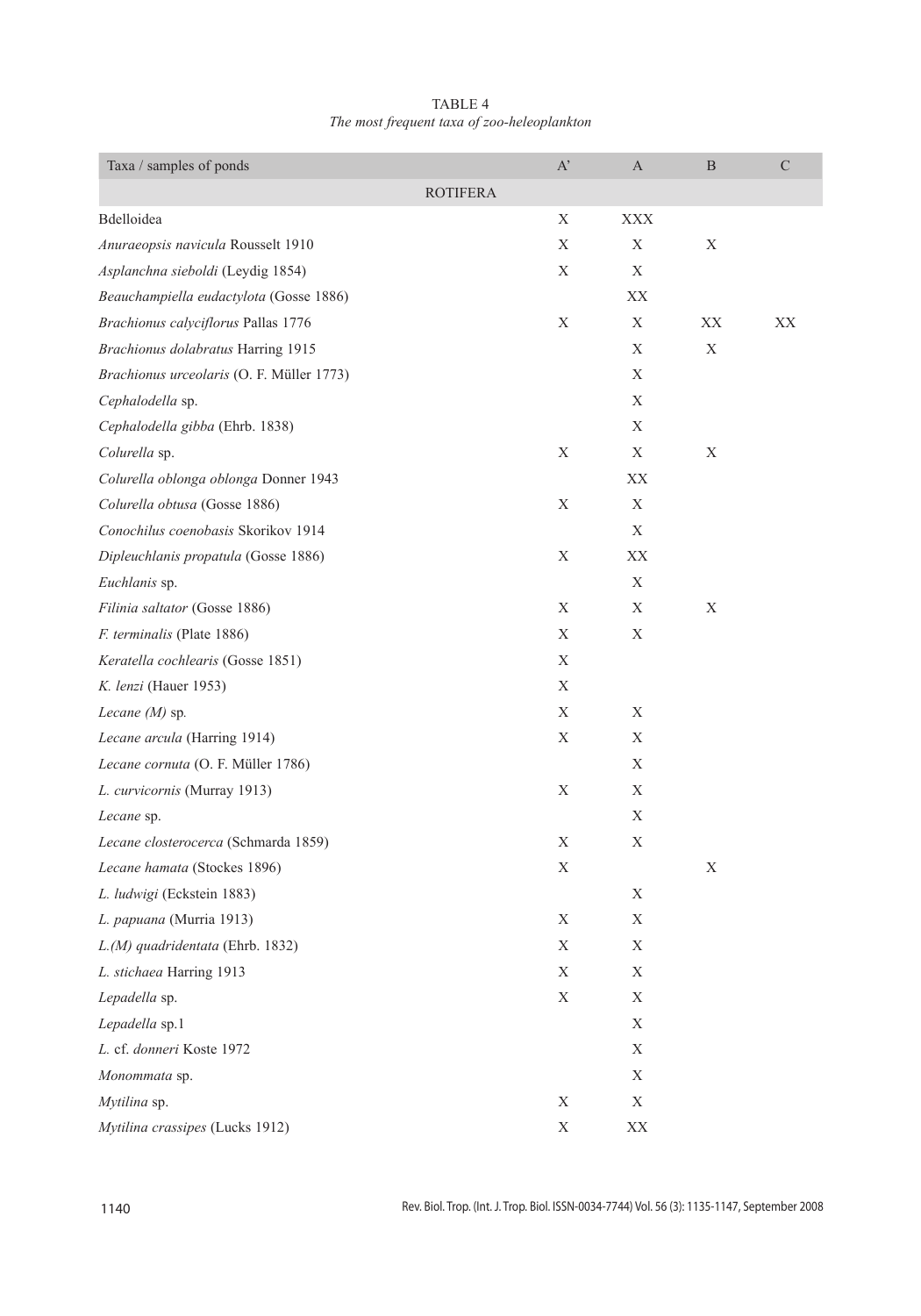#### TABLE 4 (Continued) *The most frequent taxa of zoo-heleoplankton*

| Taxa / samples of ponds                         | $A^{\prime}$ | $\overline{A}$ | $\mathbf{B}$ | $\mathcal{C}$ |
|-------------------------------------------------|--------------|----------------|--------------|---------------|
| Polyarthra sp.                                  | X            | XX             | XX           |               |
| Ptygura sp.                                     |              |                | X            |               |
| Scaridium longicaudum (O. F. Müller 1786)       |              | X              |              |               |
| Squatinella sp.                                 | X            |                |              |               |
| Squatinella cf. mutica (Ehrb. 1832)             |              |                | X            |               |
| Testudinella patina f. intermedia Anderson 1889 |              | $\mathbf{X}$   |              |               |
| Trichocerca sp.                                 | X            | X              |              |               |
| Trichocerca similis (Wierzejski 1893)           | X            | X              | X            |               |
| "X" not identified                              | X            |                |              |               |
| <b>CLADOCERA</b>                                |              |                |              |               |
| Alona monocantha (Sars 1901)                    |              | X              | X            |               |
| Alona verrucosa (Sars 1901)                     |              | X              |              |               |
| Alonella sp.                                    | X            |                |              | X             |
| Chydorus pubescens (Sars 1901)                  | X            | X              |              |               |
| Diaphanosoma birgei Korinek 1980                | X            | $\mathbf{X}$   | X            | X             |
| Disparalona dadayi (Birge 1910)                 |              | X              |              |               |
| Dunhevedia odontoplax (Sars 1901)               |              | X              |              |               |
| Echinisca elegans (Sars 1901)                   | X            | X              | X            |               |
| Euryalona occidentalis (Sars 1901)              |              | X              |              |               |
| Ilyocryptus paranaensis Paggi 1989              |              | X              |              |               |
| Ilyocryptus spinifer Herrick 1884               |              | X              |              |               |
| Kurzia cf. latissima (Kurz 1875)                |              | X              |              |               |
| Moina minuta Hansen 1890                        |              | X              | <b>XXX</b>   |               |
| Simocephalus vetulus (O. F. Müller 1785)        | X            | X              |              |               |
| <b>COPEPODA</b>                                 |              |                |              |               |
| Mesocyclops meridianus (Kiefer 1926)            | X            | XX             |              |               |
| Thermocyclops decipiens (Kiefer 1929)           |              |                | XX           | <b>XXX</b>    |

x: scarce (  $25\%$ ), xx: frequent (50%), xxx: very frequent (>  $50\%$ ).

different groups of zooplankters were replaced: *Anuraeopsis*, *Mesocyclops* larval stage, *Filinia*  and *Polyarthra*. On the other hand, *Anuraeopsis* was dominant in Autumn-Winter and larval stage of Copepoda (*T. decipiens*) in Spring and Summer. In the pond with cyanobacteria bloom, *B. calyciflorus* and larval stage of cyclopoidea coexisted or alternated their dominance during

all the period studied. Only one species of cyclopoid (*T. decipiens*) was dominant in the pond with organic matter in the bottom.

The rank of species richness was pond A **>** pond B **>** pond C. Rotifera was the most abundant group in pond A whereas the larval stages of Copepoda were abundant in the other two ponds.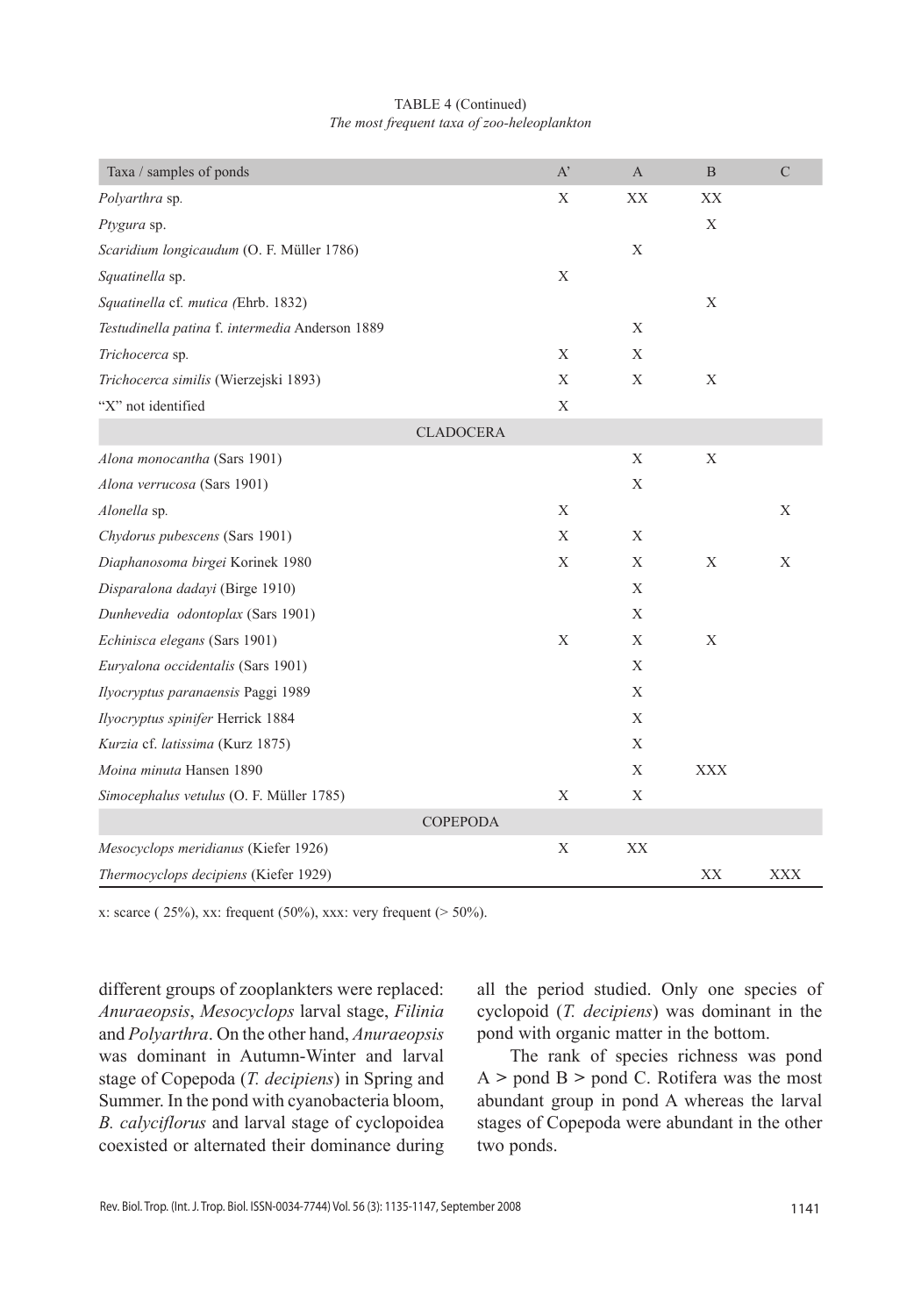Similarity of zoo-heleoplankton among the three artificial ponds was low (Jaccard  $p < 50\%$ ; Table 5). In the same way, no similarity was observed between the two areas of artificial pond A (vegetated area and free water). The composition of fish in the artificial ponds is showed in Table 6.

TABLE 5 *Jaccard Similarity (in percentages) of zoo-heleoplankton taxa in the artificial ponds*

|              | $A^{\prime}$ | A            | B  | $\mathcal{C}$ |
|--------------|--------------|--------------|----|---------------|
| $A^{\prime}$ |              |              |    |               |
| A            | 47           |              |    |               |
| B            | 24           | 19           |    |               |
| $\subset$    | 8            | $\mathbf{R}$ | 12 |               |

TABLE 6 *The fish taxa in ponds*

| Fishes                    | $\mathsf{A}$ | B      | $\mathcal{C}$ |
|---------------------------|--------------|--------|---------------|
| Astyanax lineatus         | *            | ***    | *             |
| Cichlasoma dimerus        | **           | *      | *             |
| Crenicichla lepidota      | $\ast$       |        |               |
| Ctenobricon hallen        | ***          | $\ast$ |               |
| Cyphocharax sp.           | $\ast$       |        |               |
| Diapoma terofalis         |              | ***    |               |
| Metynnis mola             | $\ast$       |        |               |
| Pseudocarynopoma doriai   | $\ast$       |        |               |
| Prochilodus lineatus      | **           | *      | ***           |
| Tetranogopterus argenteus | $\ast$       |        | *             |

\* 1-10 individual in each pond, \*\* 11-20, \*\*\* 21-30.

### DISCUSSION

### **Environmental variables**

Under similar climate conditions, artificial ponds had different limnological characteristics. Acid water and low oxygen concentration in the pond with aquatic macrophytes were

related to the reduction process originated by the decomposition of organic matter in the bottom (Poi de Neiff & Carignan 1997). The alkaline pH and high oxygen concentration in the pond with cyanobacteria bloom were associated with the photosynthesis of phytoplankton (Wetzel 1975). At the pond with organic matter deposited in the bottom, the fluctuation in water transparency was probably due to the sediment remotion produced by the wind during heavy rains.

#### **Zooplankton structure**

The low zoo-heleoplankton abundance in the pond with *E. crassipes* was previously reported in the littoral area with a predominance of the same aquatic macrophytes (José de Paggi & Paggi 2007, Frutos 1993). The low zoo-heleoplankton density was indirectly related to abiotic and biotic condition. The light extinction coefficient among aquatic macrophytes (Poi de Neiff & Carignan 1997) and the oxygen deficiency producing a stress factor for a decrease in total abundance and an increase in the number of species that adapted to survive hypoxic water characteristics (Poi de Neiff & Carignan 1997). Moreover the decrease of zoo-heleoplankton density was related to the predation by fish (Corrales de Jacobo & Canon Veron 1992, Sunaga & Verani 1997) and was extended to a carnivore rotifer (*Asplanchna*). Comparatively, the abundance of macroinvertebrate among the roots of *E. crassipes* was associated with dissolved oxygen and other limnologic characteristics in the Paraná River floodplain (Poi de Neiff & Carignan 1997). In the same way, seasonality and water temperature did not have an influence in zooheleoplankton abundance.

High zoo-heleoplankton abundance in the pond with cyanobacteria bloom was coincident with what was also recorded in some eutrophic lakes in the Northeast of Argentina (Frutos 1998) and other eutrophic temperate lakes (Erben *et al.* 2002). Most research on invertebrate density variation in eutrophic lakes abundant in *M. aeruginosa* are related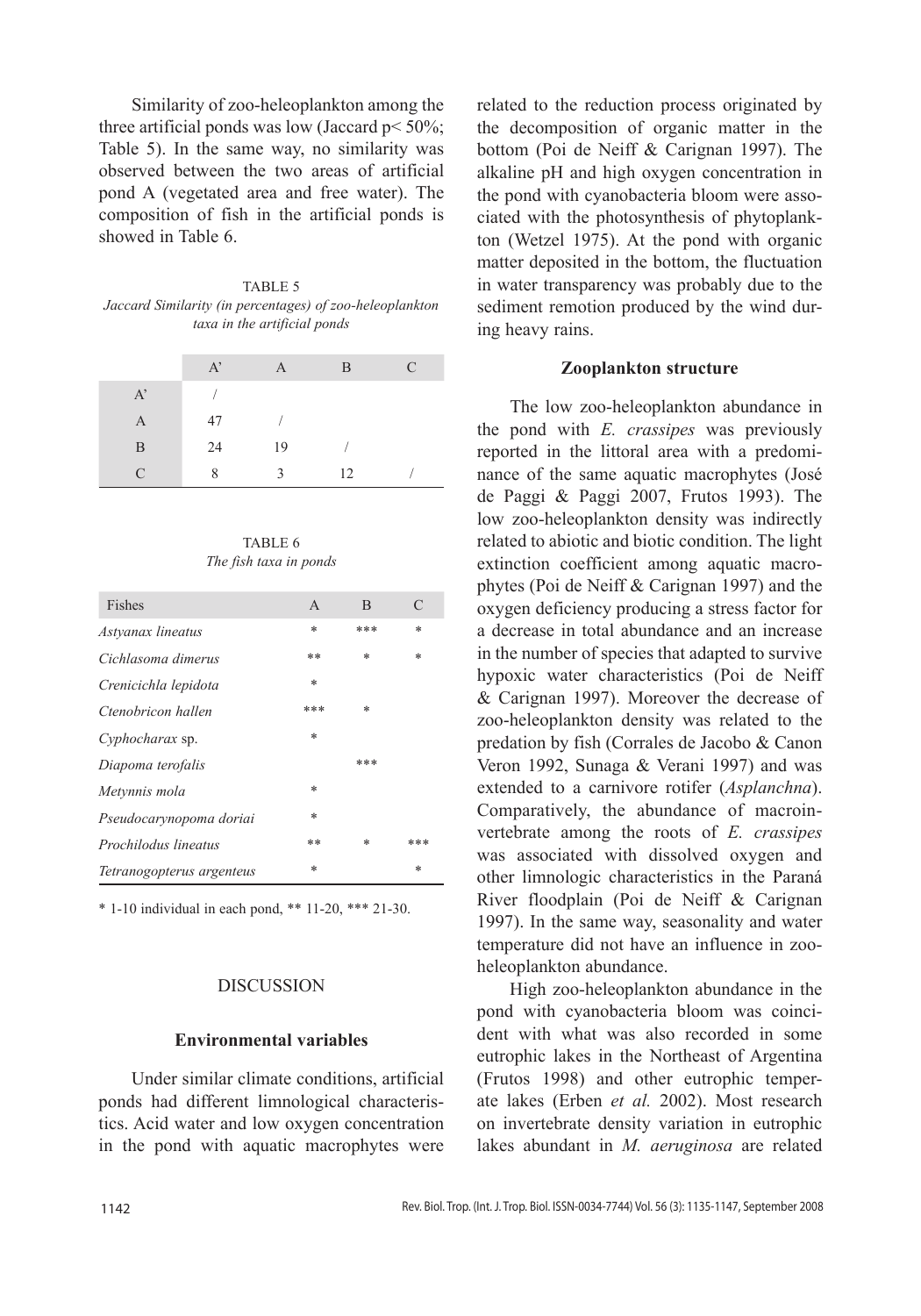to crustacean invertebrate and, occasionally, to the total of zooplankton.

In our study, in both ponds (with macrophytes and organic matter deposited in the bottom) high oxygen concentration favored the increment of abundance. However, low conductivity and transparency values allowed density variation in some populations of zooheleoplankton.

In the three artificial ponds, the variation in densities suggested different patterns of zooplankton abundance associated with trophic and abiotic condition, and with planktivorous fish predation (Lammens *et al.* 1990, Sendacz *et al.* 2006). The composition and seasonal variation were related to the increase of dominant species. Although this is important, it was recorded that the Rotifera usually are the most abundant community in tropical and subtropical reservoirs and lakes (Sendazc *et al.* 2006, José de Paggi & Paggi 2007), except in the isolate lake from the Paraná River floodplain where Crustacea were the dominant group (Frutos 1993, 1996). Punctually the decrease in zooplankton density in this artificial pond was caused by heavy rains that deposited phytoplankton in the bottom and probably caused sediment remotion.

Different patterns of zooplankton structure were observed in the three ponds with typical environmental characteristics. When Cladocera and Copepoda were scarce, Rotifera was the most important group that showed a similar structure pattern in the temperate lakes (Margalef 1983).

The high density of rotifers in free water of pond with aquatic macrophytes was determined by high water transparency that enhances the development of green algae which are very important for herbivorous zooplankters (Margalef 1983, González de Infante 1988).

The dominance of small-sized zooplankters in the three ponds studied here was due to the selective planktivorus fish predation (Gulati 1990), and to the influence of abiotic condition, which can determine the replacement of large–bodied zooplankton by small-sized zooplankton (Lammens *et al.* 1990).

The highest abundance of adult copepods and cladocerans appears after fish catch, indicating that a strong predation was caused previously. Dominance of larval copepod stages and cladocerans absence were linked with the relative abundance of predatory fish belonging to *Astyanax*, *Cichlasoma*, *Ctenobrycon* and *Diapoma* genera, also observed in the Paraná River floodplain by Corrales de Jacobo & Canon Veron (1992). The invertebrate predation was probably caused by the presence of *Acarina* and *Asplanchna* which contributed to the variation of zooplankton density and community structure (Matveev *et al.* 1989, Matveev *et al.*1992).

# **Species richness and similarity**

The high species richness recorded in the pond with aquatic macrophytes was related to their opportunistic characteristics (Lansac-Tôha *et al.* 2004). On the other hand, the acidity of water with *E. crassipes* does not affect negatively the richness of rotifers in coincidence with what was pointed out by José de Paggi (1996). Comparatively, the higher biodiversity found was related to a higher availability of resources for feeding, refuge, nutrient flux which increases with the geographic extension of lakes and ponds in the subtropical environments (Neiff 2001). Conversely, the scarce number of species richness found in the pond with cyanobacteria bloom was also recorded in some eutrophic lakes (Frutos 1998, José de Paggi & Paggi 1998, Poi de Neiff *et al.*1999). A lower number of species in the pond with organic matter deposited in the bottom was found on the annual cycle study.

The high biodiversity with 61% of littoral species was found among *E. crassipes* in the water free area, the fact was also mentioned by Poi de Neiff & Carignan (1997), Lansac-Tôha *et al.* (2004) and José Paggi & Paggi (2007). Also, the low species richness in the pond with cyanobacteria bloom was found in the zooplankton of aquatic natural communities (Frutos 1993, Poi de Neiff *et al.* 1999) of subtropical lakes of Argentina.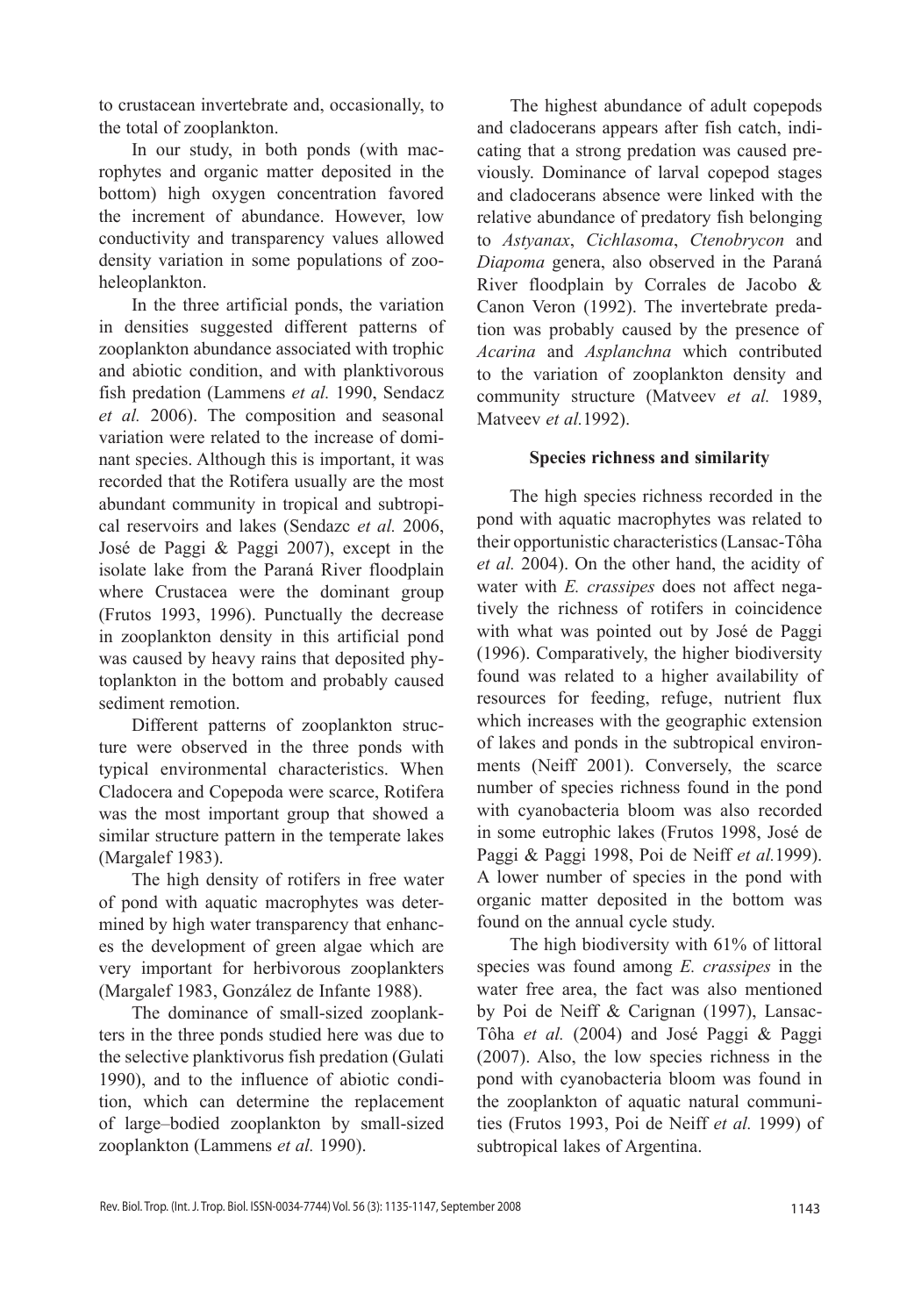The different environmental characteristics in each pond determined the low similarity of zoo-heleoplankton. Comparatively, the greater difference in the number of species and the scarce number of common species in the three ponds contributed to the fact that there was no similarity in zoo-heleoplankton.

## **Species dominant**

According to multiple regression analysis the dominant population in artificial ponds was related to some environmental variables such as water transparency, pH, conductivity, and dissolved oxygen. However, the variability of water transparency was similar in all sites. Conversely, low oxygen concentration was prioritized in the pond with aquatic macrophytes and water conductivity in the other two ponds (with cyanobacteria bloom and organic matter).

Respecting the dominant population in the pond with aquatic macrophytes, *A. navicula* was abundant in free water, which had a large variability of water transparency and low dissolved oxygen concentration. The constant presence of *A. navicula* in free water has been observed in floodplain lakes with *E. crassipes*  prevalence (Frutos 1993).

In the pond with cyanobacteria bloom, the high zoo-heleoplankton abundance was fundamentally related to the increase of *B. calyciflorus* development and the larval stage of *T. decipiens*. The same trend was observed in an eutrophic reservoir with high density and biomass during the dry season, although both species had been low in density (Sendacz *et al.* 2006). On the other hand, experiments on *B. calyciflorus* showed that it was unaffected by the blue green toxins and also showed the ability to grow and reproduce on a diet of *M. aeruginosa* (Fulton III & Paerl 1987). Their experiments on toxicity and herbivory of zooplankters indicate that there are a variety of mechanisms that avoid the consumption of *M. aeruginosa* bloom as resistance to toxic chemicals (*B. calyciflorus*), chemosensory means

(copepods) and inability to consume large colonies such as small cladocerans (Fulton III & Paerl 1987). However, some herbivorous species of *Thermocyclops* are capable of maintaining a high population in the presence of cyanobacteria bloom (Rocha *et al.* 2002). Our study indicated that the high abundance of *B. calyciflorus* was positively influenced by a high concentration of dissolved oxygen and basic pH. Comparatively the increase of *B. calyciflorus* population was found at similar abiotic range by Mitchell & Joubert (1986). Also, the low water transparency did not impede the development of the dominant species. Although the higher abundance in Summer was pointed out in eutrophyzed lakes and rivers from Brazil and Argentina (Starkweather & Kellar 1983, Gulatti 1990, Poi de Neiff *et al.* 1999, Aoyagui & Costa Bonecker 2004, Lansac-Tôha *et al.* 2004).

In the pond with organic matter deposited in the bottom, changes in abundance of *T. decipiens* were due to the same environmental variables indicated for *B. calyciflorus*. Their varied feeding diets, based mainly on detritus (>70%) and other feeding resources (Rietzler & Espíndola 1998), allowed these populations to survive successfully during the study. Our research ratified the fact that the abundance of *T. decipiens* increases in water with organic matter, alkaline pH and variable dissolved oxygen concentrations, where a low quotient N: P is found (Casco *et al*. 2003). Comparatively, the abundance of both species (*T. decipiens* and *B. calyciflorus*) in the warm season had been observed in prior researchers on the topic (Nogueira & Matsumura Tundisi 1996, Lansac Tôha *et al.* 2004). This cyclopoid pantropical species (Reid 1989) is frequent in eutrophyzed water (Sendacz 1997, Silva & Matsumura Tundisi 2005, Sendacz *et al.* 2006) and in floodplain lakes of the Paraná River (Frutos 1993, Campos *et al.* 1996, Nogueira & Matsumura-Tundisi 1996, Lansac-Tôha *et al.* 2004).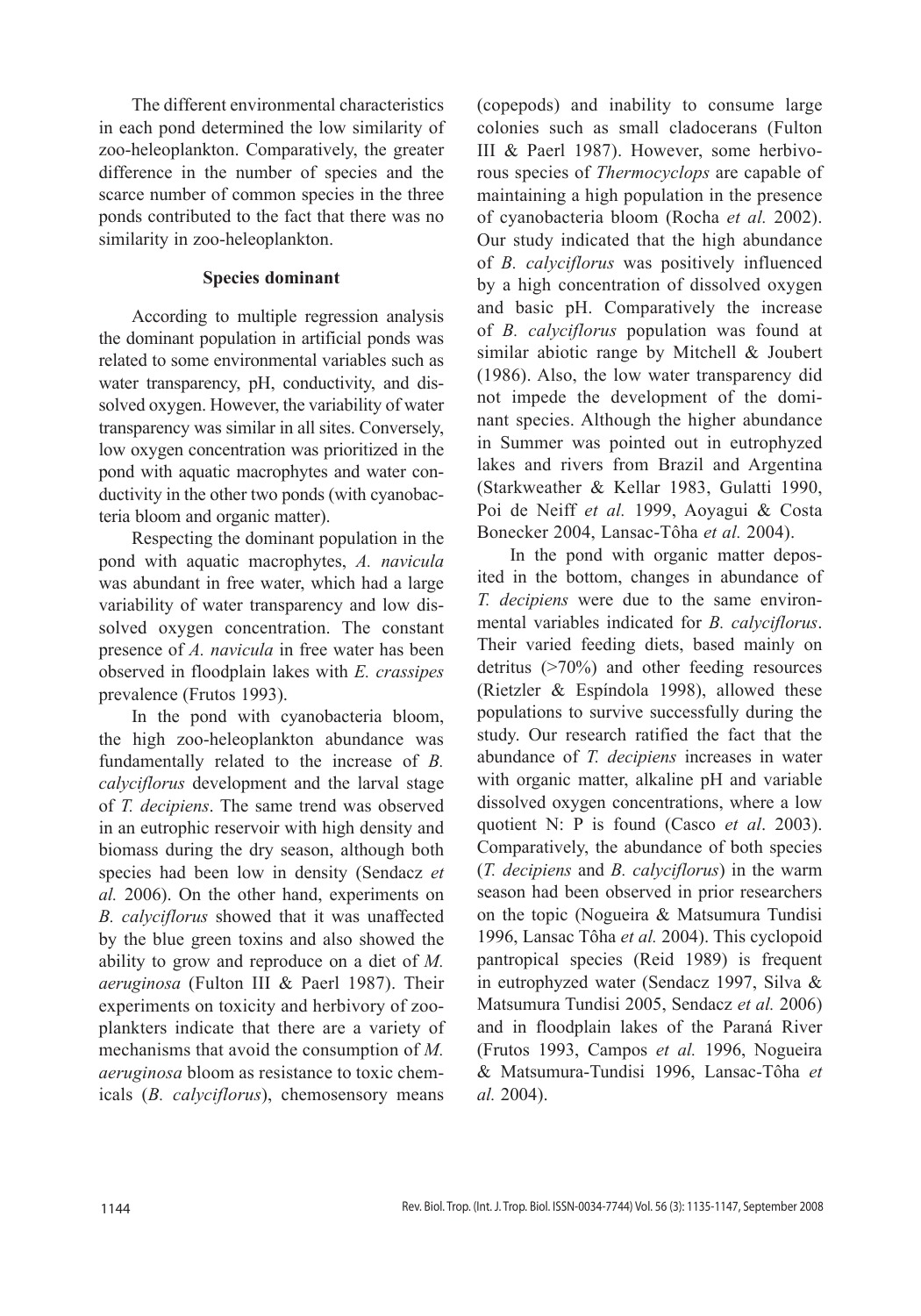#### **Succession of species**

The pattern of succession was observed in the pond with aquatic macrophytes. Changes between different zooplankton groups were allowed through successive replacements between rotifers and larval stages of copepods. In the pond with cyanobacteria bloom, the alternance of some species characteristics of eutrophic lakes was frequent. Conversely, no succession was observed in the pond with organic matter deposited in the bottom. The variation in dominant species was associated with the variability of limnological condition, supply of food, fish and invertebrate predation, intra-zooplankter predation and the consequent eclosion of resistant egg during rains.

### ACKNOWLEDGMENTS

We thank A. Poi de Neiff for the successful comments that contributed with the present manuscript, M. Canon Veron and Y. Zalocar de Domitrovic for fish and cyanobacteria taxonomic identification repectively and Mind Translations for proofreading the English manuscript.

#### **RESUMEN**

La finalidad del presente estudio fue comparar la abundancia y riqueza de especies del zoo-heleoplancton mayor de 53 µm, en un ciclo anual bajo condiciones climáticas similares en tres estanques artificiales, con el propósito de observar los cambios durante un ciclo anual. Las muestras fueron tomadas mensualmente desde junio de 1993 hasta julio de 1994 en Corrientes, Argentina. El primer estanque (A) estuvo cubierto un 80% por *E. crassipes*, el segundo estanque (B) con floraciones de *M. aeruginosa* y el tercer estanque (C) con materia orgánica depositada en el fondo. El agua fue más ácida en el estanque A y tuvo más concentración de oxígeno disuelto en el B. La densidad del zoo-heleoplancton fue variable entre 20-1728 ind.l<sup>-1</sup> en el estanque A, 42-4082 ind.l<sup>-1</sup> en el estanque B y 148-2447 ind.l-1 en el estanque C. El rango de la riqueza de especies fue estanque A> estanque B> estanque C. La máxima abundancia del zoo-heleoplancton se encontró en el estanque con floraciones de cianobacterias y la mínima entre macrófitas de *E. crassipes*. Rotifera fue el grupo más abundante en el estanque con presencia de macrófitas. Los estadios larvales de Copepoda fueron abundantes

en los estanques con materia orgánica depositada en el fondo y con dominancia de cianobacterias. *A. navicula* fue la población dominante en el agua libre del estanque con predominio de macrófitas. *B. calyciflorus* y estadios larvales de Copepoda tuvieron proporciones variables en el estanque con cianobacterias. *T. decipiens* fue la única población presente en el estanque con materia orgánica depositada en el fondo. Se observó un patrón de sucesión de los taxa en el estanque con importante cobertura de macrófitas acuáticas y con floraciones de cianobacterias. Las diferencias en la riqueza de especies y la baja similitud del zoo-heleoplancton entre los estanques estuvieron determinadas por la calidad del agua en relación con la presencia de macrófitas*,* cianobacterias, materia orgánica depositada en el fondo y peces. El análisis de regresión múltiple (stepwise) reveló que la transparencia del agua, el oxígeno disuelto y la conductividad fueron las variables ambientales que explican más de 42% de variabilidad en la abundancia de las especies dominantes.

**Palabras clave:** Zoo-heleoplancton, abundancia, riqueza, macrófitas acuáticas, cianobacterias, materia orgánica, peces.

#### **REFERENCES**

- Aoyagui, A.S.M. & C. Costa Bonecker. 2004. The art status studies in natural environments of South America: floodplains. Acta Scientiarum. 26:385-406.
- Boltovskoy, D. 1981. Atlas del zooplancton del Atlántico Sudoccidental y métodos de trabajo con el zooplancton marino. INIDEP. Mar del Plata.Argentina.936 p.
- Campos, J.R.C., F.A. Lansac-Tôha, M.A. Nunes, A.P.P. García & F.R. Prado. 1996. Composição da comunidade Zooplanctónica de três lagoas da Ilha Porto Rico na Planicie de inundação do Alto Rio Paraná. Acta. Limnol. Bras. 8:183-194.
- Carignan, R. & J.J. Neiff. 1992. Nutrient dynamics in the floodplain ponds of the Paraná River (Argentina) dominated by *Eichhornia crassipes*. Biogeochem. 17:85-121.
- Casco, S., A.S.G. Poi de Neiff, R.F. Benassi & J.J. Neiff. 2003. Crescimento de plantas flutuantes livres em diferentes condiçoes da água. IHER. Sér. Bot. 58:181-193.
- Corrales de Jacobo, M.A. & M.B. Canon Verón. 1992. Relaciones Tróficas de la Ictiofauna de Cuencas Autóctonas del Chaco Oriental. Argentina. Rev. Brasil. Biol. 55:419-437.
- Erben, R., J. Lajtner, G. Klobuèar, I. Maguire, A. Luciæ & A. Štambuk. 2002. Zooplankton reflecting the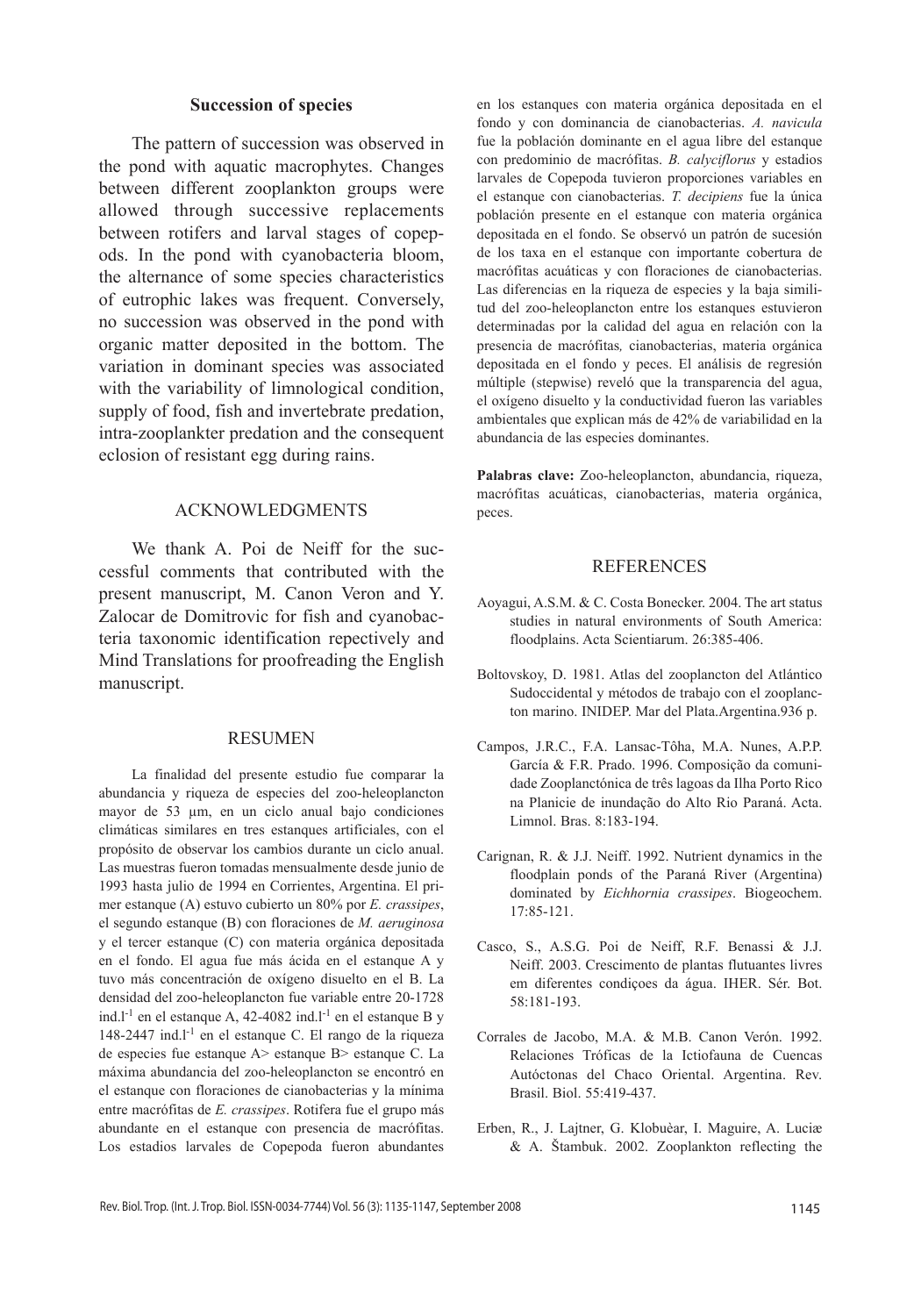trophic state of the dam reservoir Modrac (Bosnia and Herzegovina). In Padisák, J. (ed.). Shallow Lakes 2002. Interantional Conference on Limnology of Shallow Lakes, Balntonfüred, Hungary. Veszprém University Press, Veszprém, Hungary. 309 p.

- Frutos, S.M. 1993. Zooplancton en cuerpos de agua isleños del Bajo Paraná. Ambiente Subtropical. 3:87-121.
- Frutos, S.M. 1996. Zooplancton de la laguna Turbia (Isla del Cerrito) en la confluencia de los ríos Paraná y Paraguay (Argentina). Rev. Bras. Biol. 56:569-580.
- Frutos, S.M. 1998. Características estacionales del zooplancton lagunas eutrofizadas de la Cuenca del río Santa Lucía. Corrientes. Argentina. Com. Cient. y Tecnol. UNNE. Cienc.Agr. y Biol. EUDENE 6: 21-24.
- Frutos, S.M. 2003. Zooplancton de Lagunas y Cursos de Agua del Sistema Iberá, p. 143-161. In Limnología del Iberá. Aspectos físicos, químicos y biológicos de las aguas. Alicia Poi de Neiff (ed.). EUDENE. Universidad Nacional del Nordeste. Corrientes, Argentina.
- Fulton III, R.S. & H.W. Paerl. 1987. Toxic and inhibitory effects of the blue-green alga *Microcystis aeruginosa* on herbivorous zooplankton. Jour. Plank. Res. 9:837-855.
- González de Infante, A.G. 1988. El plancton de las aguas continentales. OEA. Monogr. 33, Ser. Biol. Washington, EEUU. 130 p.
- Gulatti, R.D. 1990. Structural and grazing responses of zooplankton community to biomanipulation of some Dutch water bodies. Hydrobiol. 200/201: 99-118.
- José de Paggi, S. & J.C. Paggi. 1995. Determinación de la Abundancia y Biomasa Zooplanctónica, p. 315–321. In Ecosistemas de Aguas Continentales. Metodologías para su estudio. E. Lopretto & G. Tell (eds.). Ediciones Sur. La Plata, Argentina.
- José de Paggi, S. 1996. Rotifera (Monogononta) diversity in subtropical water of Argentina. Annls. Limnol. 32: 209-220.
- José de Paggi, S. & J.C. Paggi. 1998. Zooplancton de ambientes acuáticos con diferente estado trófico y salinidad. Neotrópica 44:95-106.
- José de Paggi, S. & J.C. Paggi. 2007. Zooplankton. p.229-249. In The Middle Paraná River: Limnology of a Subtropical Wetland. Springer-Verlag. Berlin, Heidelberg, Germany.
- Lansac-Tôha, F.A., C. Costa Bonecker & L.F. Machado Velho. 2004. Composition, species richness and abundance of the zooplankton community, p. 145- 190. In The Upper Paraná River and its Floodplain: physical aspects, ecology and conservation. S. M. Thomaz, A. A. Agostinho & N. S. Hahn (eds.). Leiden, The Netherlands.
- Lammens, E.H.R.R., R.D. Gulati, M.L. Meijer & E. Van Donk. 1990. The first biomanipulation conference: a synthesis. Hydrobiol. 200/201:619-627.
- Margalef, R. 1983. Limnología. Zooplancton. Ediciones Omega, Barcelona, España. 1010p.
- Matveev, V., C.C. Martínez & S.M. Frutos. 1989. Predatory– prey in subtropical zooplankton: water mite against cladocerans in an Argentine lake. Oecologia 79:489- 495.
- Matveev, V.F., C.C. Martínez, S.M. Frutos & Y. Zalocar de Domitrovic. 1992. Population control in planktonic crustaceans of a subtropical lake during seasonal succession. Arch. Hydrobiol. 124:1-18.
- Mitchell, S.A. & J.H.B. Joubert. 1986. The effect of elevated pH on the survival and reproduction of *Brachionus calyciflorus*. Aquacult. 55:215-220.
- Modenutti, B.E. & E.G. Balseiro. 1995. Muestreos y error, p. 351-359. In Ecosistemas de aguas Continentales. Metodologías para su estudio. E. Lopretto & G. Tell (eds.). Ediciones Sur. La Plata, Argentina.
- Neiff, J.J. 2001. Diversity in some tropical wetland systems of South America, p. 157-186. In B. Gopal, W.J. Junk & J.A. Davis (eds.). Biodiversity in wetlands: assessment, function and conservation, Backhuys Publishers, Leiden, South Holland, The Netherlands.
- Neiff, J.J., C.A. Patiño, A.S. Poi de Neiff, Y. Zalocar de Domitrovic & S.M. Frutos, 2002. Response of a natural marsh to chemical and biological inputs of eutrophic waters (Saladas, Corrientes, Argentina). Asoc. Bras. Rec. Hidric.(ABRH). 7:53-62.
- Nogueira, M.G. & T. Matsumura-Tundisi. 1996. Limnologia de um sistema artificial raso (Represa do Monjolinho– São Carlos, SP). Dinâmica das Populações planctônicas. Acta Limnol. Brasil. 8:149-168.
- Pecorari, S., S. José de Paggi & J.C. Paggi. 2006. Assesment of the Urbanization Effect on a Lake by Zooplankton. Water Res. 33:677-685.
- Poi de Neiff, A.S.G. & R. Carignan. 1997. Macroinvetebrates on *Eichhornia crassipes* roots in two lakes of the Paraná River floodplain. Hydrobiol. 345:185-196.